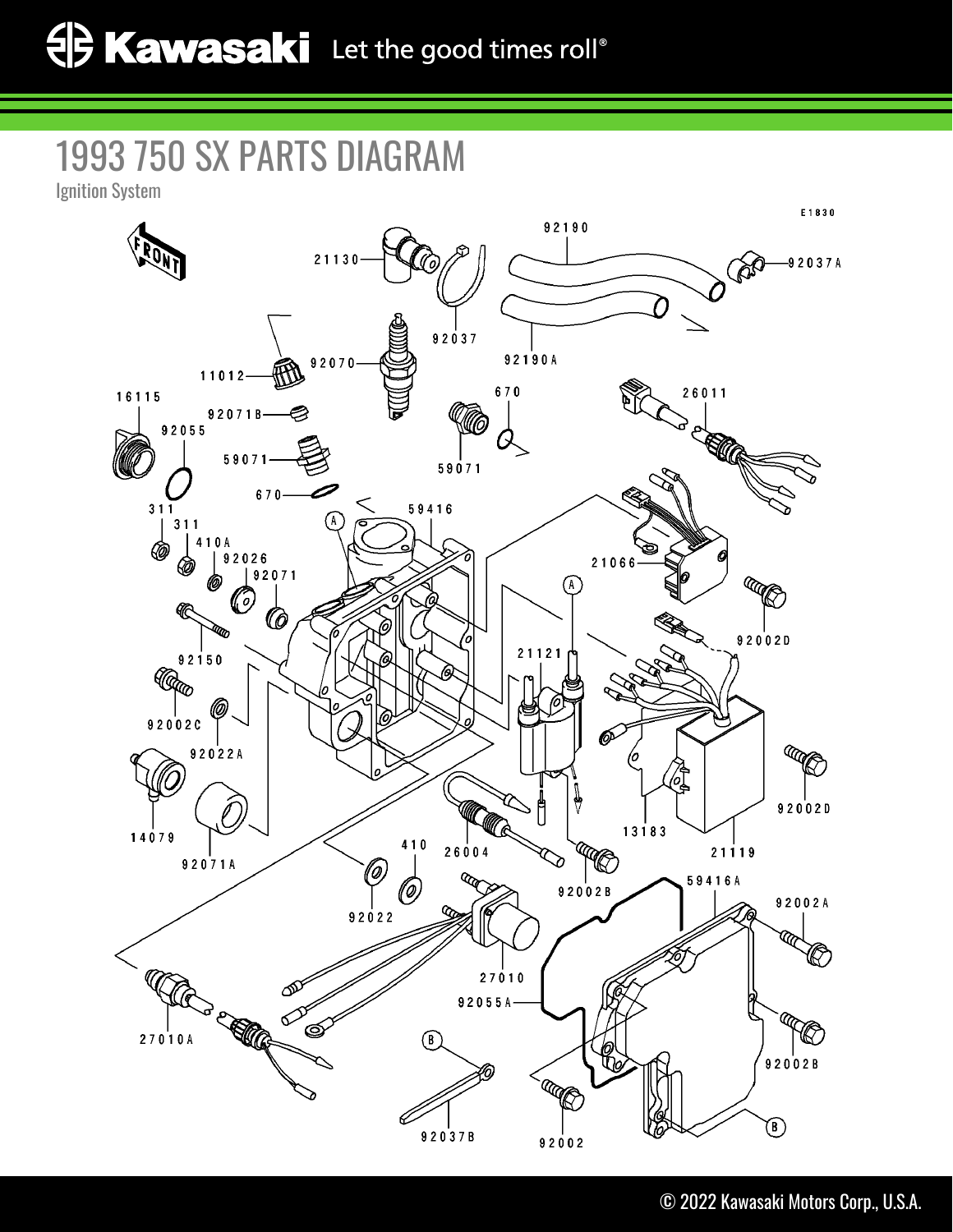## 1993 750 SX PARTS LIST

Ignition System

| <b>ITEM NAME</b>                     | <b>PART NUMBER</b> | <b>QUANTITY</b> |
|--------------------------------------|--------------------|-----------------|
| CAP (Ref # 11012)                    | 11012-3005         | $\overline{2}$  |
| PLATE (Ref # 13183)                  | 13183-3811         | 1               |
| HOLDER-ASSY (Ref #14079)             | 14079-3707         | 1               |
| CAP-OIL FILLER (Ref # 16115)         | 16115-1009         | 1               |
| REGULATOR-VOLTAGE (Ref # 21066)      | 21066-3709         | 1               |
| <b>IGNITER (Ref # 21119)</b>         | 21119-3733         | 1               |
| COIL-IGNITION (Ref # 21121)          | 21121-3705         | 1               |
| CAP-SPARK PLUG (Ref # 21130)         | 21130-3706         | $\overline{2}$  |
| <b>FUSE-ASSY (Ref # 26004)</b>       | 26004-3712         | 1               |
| <b>WIRE-LEAD (Ref # 26011)</b>       | 26011-3792         | 1               |
| SWITCH, STARTER RELAY (Ref # 27010)  | 27010-3724         | 1               |
| SWITCH, WATER SENSOR (Ref # 27010A)  | 27010-3725         | 1               |
| JOINT (Ref # 59071)                  | 59071-3001         | 4               |
| CASE-ELECTRIC (Ref # 59416)          | 59416-3725         | 1               |
| CASE-ELECTRIC (Ref # 59416A)         | 59416-3726         | 1               |
| BOLT, 6X25 (Ref # 92002)             | 92002-3714         | 6               |
| BOLT, 6X40 (Ref # 92002A)            | 92002-3716         | 1               |
| BOLT, 6X30 (Ref # 92002B)            | 92002-3726         | 3               |
| BOLT, 6X16 (Ref # 92002C)            | 92002-3728         | 1               |
| BOLT, 6X20 (Ref # 92002D)            | 92002-3755         | 4               |
| <b>WASHER (Ref # 92022)</b>          | 92022-3035         | $\overline{2}$  |
| <b>WASHER (Ref # 92022A)</b>         | 92022-567          | 1               |
| <b>SPACER (Ref # 92026)</b>          | 92026-3703         | $\overline{2}$  |
| <b>CLAMP (Ref # 92037)</b>           | 92037-1173         | $\overline{2}$  |
| CLAMP, HOSE (Ref # 92037A)           | 92037-1603         | 1               |
| CLAMP, L=100 (Ref # 92037B)          | 92037-3736         | 3               |
| RING-0,31.5X2.6 (Ref # 92055)        | 92055-049          | 1               |
| RING-O, ELECTRIC CASE (Ref # 92055A) | 92055-3731         | 1               |
| PLUG-SPARK, BR8ES(NGK) (Ref # 92070) | 92070-2078         | 2               |